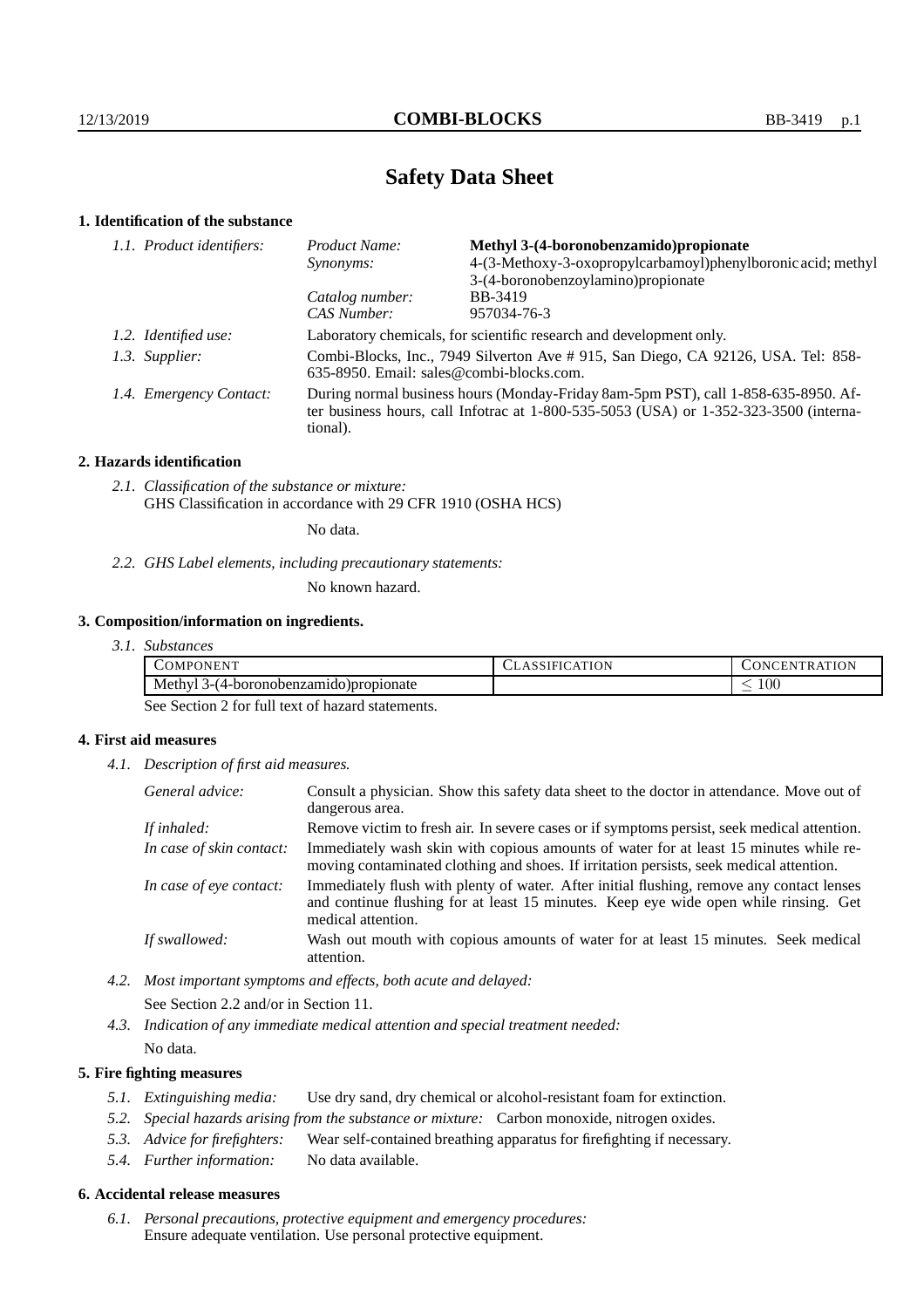|                                                           | 6.2. Environmental precautions:                                                                                                                                                                                                                                    |                                                                                                                                                                                                                                                                                                                        |  |  |
|-----------------------------------------------------------|--------------------------------------------------------------------------------------------------------------------------------------------------------------------------------------------------------------------------------------------------------------------|------------------------------------------------------------------------------------------------------------------------------------------------------------------------------------------------------------------------------------------------------------------------------------------------------------------------|--|--|
|                                                           |                                                                                                                                                                                                                                                                    | Should not be released into the environment. See Section 12 for additional ecological information.                                                                                                                                                                                                                     |  |  |
| 6.3.                                                      | Methods and materials for containment and cleaning up:                                                                                                                                                                                                             |                                                                                                                                                                                                                                                                                                                        |  |  |
|                                                           | Sweep up or vacuum up spillage and collect in suitable container for disposal.                                                                                                                                                                                     |                                                                                                                                                                                                                                                                                                                        |  |  |
|                                                           | 6.4. Reference to other sections:                                                                                                                                                                                                                                  |                                                                                                                                                                                                                                                                                                                        |  |  |
| Refer to protective measures listed in Sections 8 and 13. |                                                                                                                                                                                                                                                                    |                                                                                                                                                                                                                                                                                                                        |  |  |
|                                                           | 7. Handling and storage                                                                                                                                                                                                                                            |                                                                                                                                                                                                                                                                                                                        |  |  |
|                                                           | 7.1. Precautions for safe handling: Avoid contact with skin and eyes. Avoid inhalation of vapour or mist. Keep away<br>from sources of ignition - No smoking. Take measures to prevent the build up of electro-<br>static charge. For precautions see section 2.2. |                                                                                                                                                                                                                                                                                                                        |  |  |
|                                                           |                                                                                                                                                                                                                                                                    | 7.2. Conditions for safe storage, including any incompatibilities: Keep container tightly closed in a dry and well-ventilated<br>place. Containers which are opened must be carefully resealed and kept upright to prevent<br>leakage.                                                                                 |  |  |
|                                                           | 7.3. Specific end $use(s)$ :                                                                                                                                                                                                                                       | Laboratory chemicals, for scientific research and development only.                                                                                                                                                                                                                                                    |  |  |
|                                                           | 8. Exposure Controls / Personal protection                                                                                                                                                                                                                         |                                                                                                                                                                                                                                                                                                                        |  |  |
|                                                           | 8.1. Control parameters:                                                                                                                                                                                                                                           |                                                                                                                                                                                                                                                                                                                        |  |  |
|                                                           | Components with workplace control parameters: Contains no substances with occupational exposure limit values.                                                                                                                                                      |                                                                                                                                                                                                                                                                                                                        |  |  |
| 8.2.                                                      | <i>Exposure controls:</i>                                                                                                                                                                                                                                          |                                                                                                                                                                                                                                                                                                                        |  |  |
|                                                           |                                                                                                                                                                                                                                                                    | Appropriate engineering controls: Ensure that eyewash stations and safety showers are close to the workstation<br>location. Ensure adequate ventilation, especially in confined areas.                                                                                                                                 |  |  |
|                                                           | Personal protective equipment:                                                                                                                                                                                                                                     |                                                                                                                                                                                                                                                                                                                        |  |  |
|                                                           | Eye/face protection:                                                                                                                                                                                                                                               | Wear appropriate protective eyeglasses or chemical safety goggles as described by OSHA's<br>eye and face protection regulations in 29 CFR 1910.133 or European Standard EN166.                                                                                                                                         |  |  |
|                                                           | Skin protection:                                                                                                                                                                                                                                                   | Handle with gloves. Gloves must be inspected prior to use. Use proper glove removal<br>technique (without touching glove's outer surface) to avoid skin contact with this product.<br>Dispose of contaminated gloves after use in accordance with applicable laws and good<br>laboratory practices. Wash and dry hands |  |  |
|                                                           | <b>Body Protection:</b>                                                                                                                                                                                                                                            | Complete suit protecting against chemicals, Flame retardant antistatic protective clothing.,<br>The type of protective equipment must be selected according to the concentration and<br>amount of the dangerous substance at the specific workplace.                                                                   |  |  |
|                                                           | Respiratory protection:                                                                                                                                                                                                                                            |                                                                                                                                                                                                                                                                                                                        |  |  |
|                                                           |                                                                                                                                                                                                                                                                    |                                                                                                                                                                                                                                                                                                                        |  |  |

Control of environmental exposure: Prevent further leakage or spillage if safe to do so. Do not let product enter drains.

# **9. Physical and chemical properties**

*9.1. Information on basic physical and chemical properties*

| (a)                | Appearance:                                   | Solid          |
|--------------------|-----------------------------------------------|----------------|
| (b)                | Odour:                                        | No data        |
| (c)                | Odour Threshold:                              | No data        |
| (d)                | pH:                                           | No data        |
| (e)                | Melting point/freezing point:                 | $150 - 170$ °C |
| (f)                | Initial boiling point and boiling range:      | No data        |
| (g)                | Flash point:                                  | No data        |
| (h)                | Evaporatoin rate:                             | No data        |
| (i)                | Flammability (solid, gas):                    | No data        |
| (j)                | Upper/lower flammability or explosive limits: | No data        |
| (k)                | Vapour pressure:                              | No data        |
| (1)                | Vapour density:                               | No data        |
| (m)                | Relative density:                             | No data        |
| (n)                | Water solubility:                             | No data        |
| $\left( 0 \right)$ | Partition coefficient: n-octanol/water:       | No data        |
| (p)                | Auto-ignition:                                | No data        |
| (q)                | Decomposition temperature:                    | No data        |
| (r)                | Viscosity:                                    | No data        |
| (s)                | Explosive properties:                         | No data        |
| (t)                | Oxidizing properties:                         | No data        |